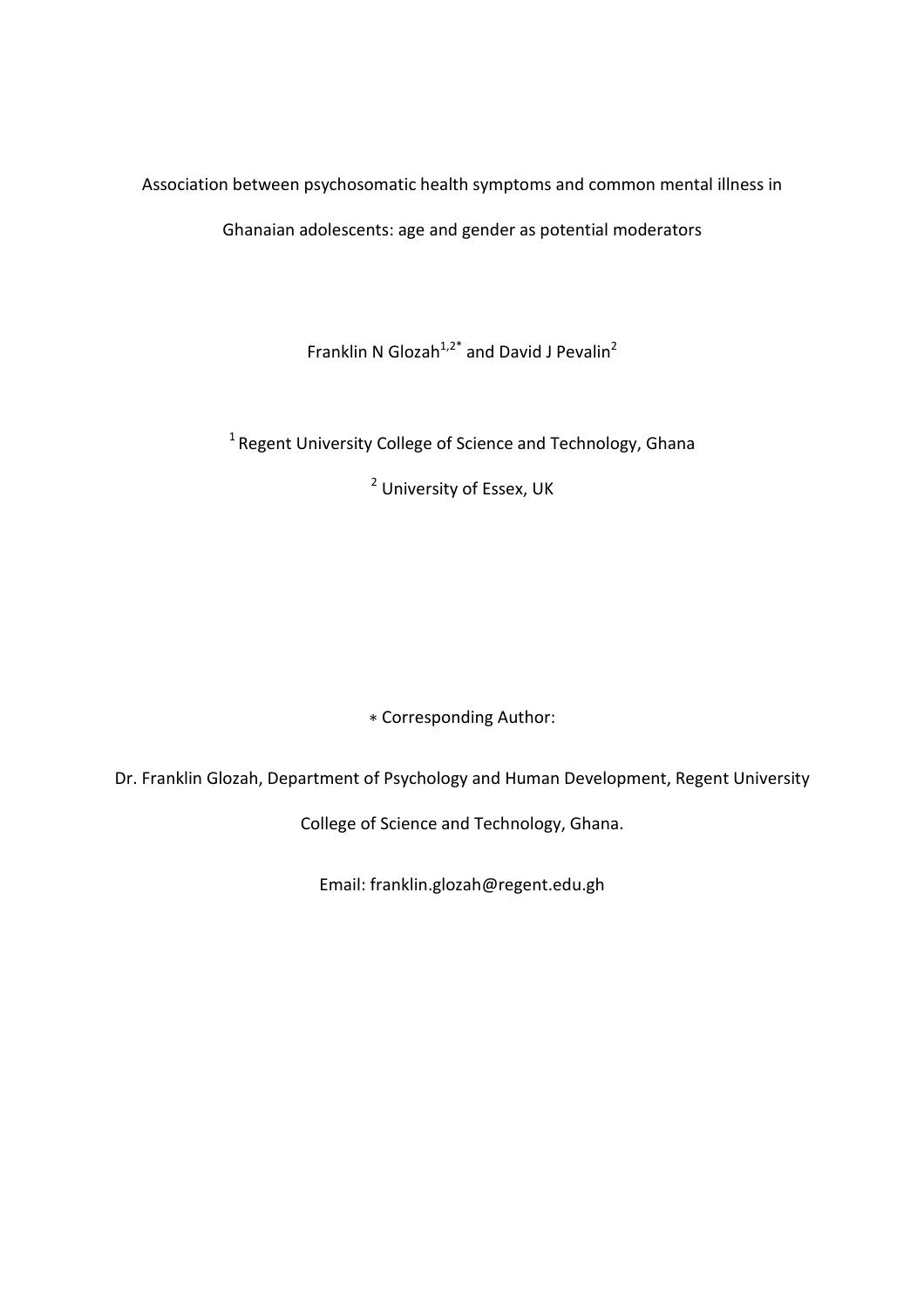### **Abstract**

Little is known about the role of age and gender in the association between psychosomatic symptoms and common mental illness (CMI) in Ghanaian adolescents. This cross-sectional study examined age and gender as moderators between psychosomatic symptoms and CMI using data from a school-based survey (N = 770). Males reported higher psychosomatic symptoms and CMI while younger adolescents reported higher CMI only. Psychosomatic symptoms were positively associated with CMI but age and gender did not moderate this association. Interventions aimed at reducing the prevalence rate in psychosomatic symptoms are crucial in decreasing CMI in Ghanaian adolescents.

## **Keywords**

Common mental illness, psychological wellbeing, psychosomatic health symptoms, physical health, adolescents, Ghana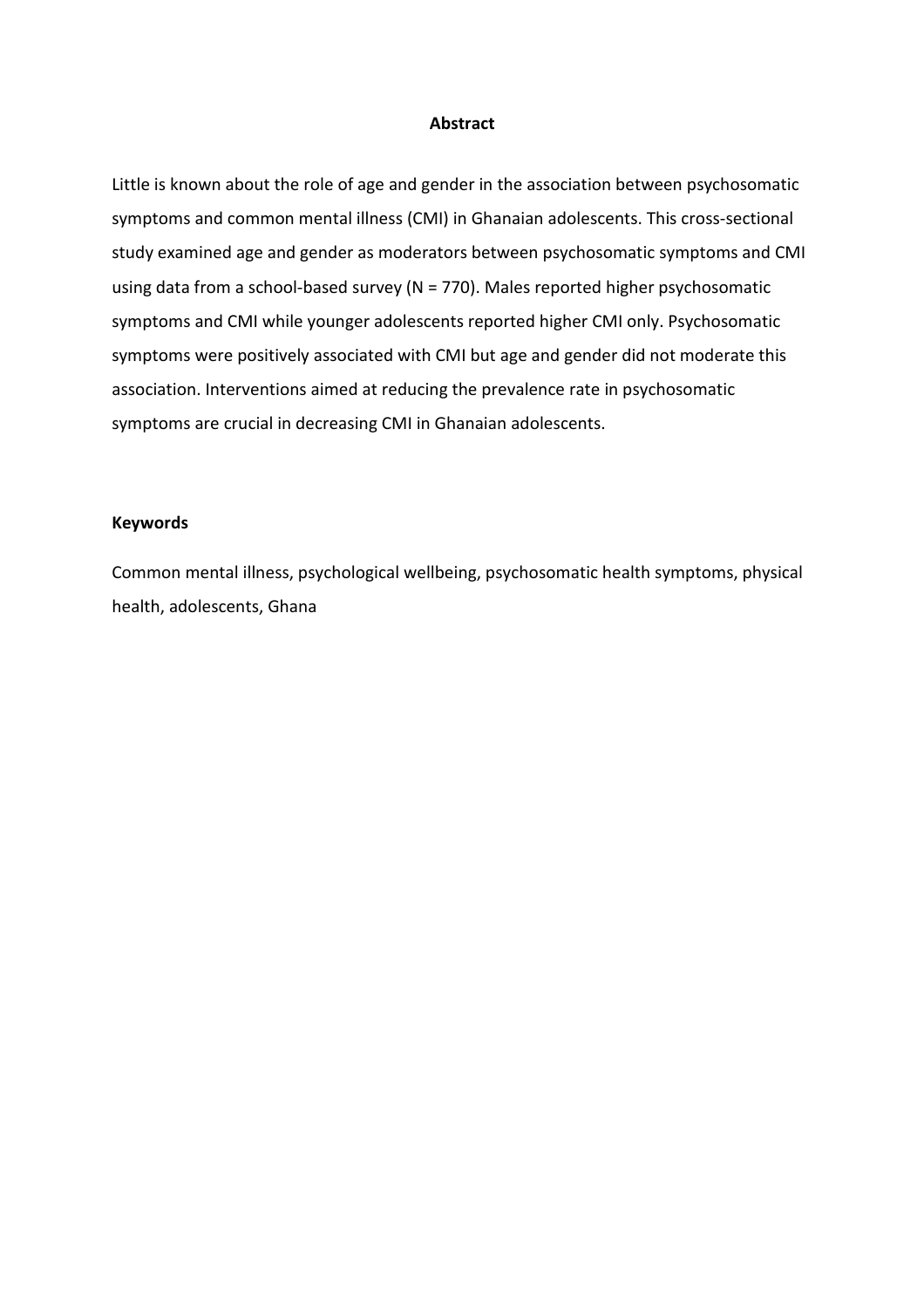#### **INTRODUCTION**

Mental health problems have become a common life experience for young people globally; affecting between 10% and 20% of children and adolescents (Kieling et al., 2011) and expected to account for 15% of the global burden of disease by 2020 (Biddle and Mutrie, 2008). About three quarters of lifetime mental health problems emerge in adolescence or early adulthood (Kessler et al., 2012) with depression, eating disorders and anxiety being some of the conditions that disproportionately affect young people (Viner and Booy, 2005). Common mental illness in adolescents has implications for self-esteem, health behaviours, educational achievement, social cohesion, future health, and life chances (Olweus, 1991). A study based on the Global School-based Health Survey in Ghana found that senior high school students reported having various mental health issues: 15% reported that they felt lonely, 13% felt so worried and 38% felt so sad or hopeless (Owusu, 2008).

Previous studies have investigated many aspects of the epidemiology of common mental illness in young people (e.g. Kessler et al., 2012; Li et al., 2010; Ormel et al., 2014; WHO, 2005), but some important aspects remain unaddressed or need replication among nonclinical samples in non-western countries, such as Ghana, where less is known about disparities and role of age and gender in the association between psychosomatic symptoms and common mental illness.

The socio-economic and cultural environment in Ghana differs significantly from that of western countries. It also is expected to have a different kind of impact on common mental illness in adolescents, especially when Africa, compared to the rest of the world, has the least developed child and adolescent mental health policies (WHO, 2005). Ghana is presently undergoing rapid social and economic changes and these can have a profound effect on how mental health policies and interventions are formulated and implemented (Patel et al., 2007). Poor socio-economic circumstances in low- and middle-income countries are associated with common mental illnesses (Lund et al., 2010) and it has been posited that this association is strongly linked to experiences of insecurity, hopelessness, rapid social change and risk of violence (Flisher et al., 2007). One consequence is that many individuals who need treatment for common mental illness in Ghana are unable to assess psychiatric services, but seek the care of informal community mental health services such as traditional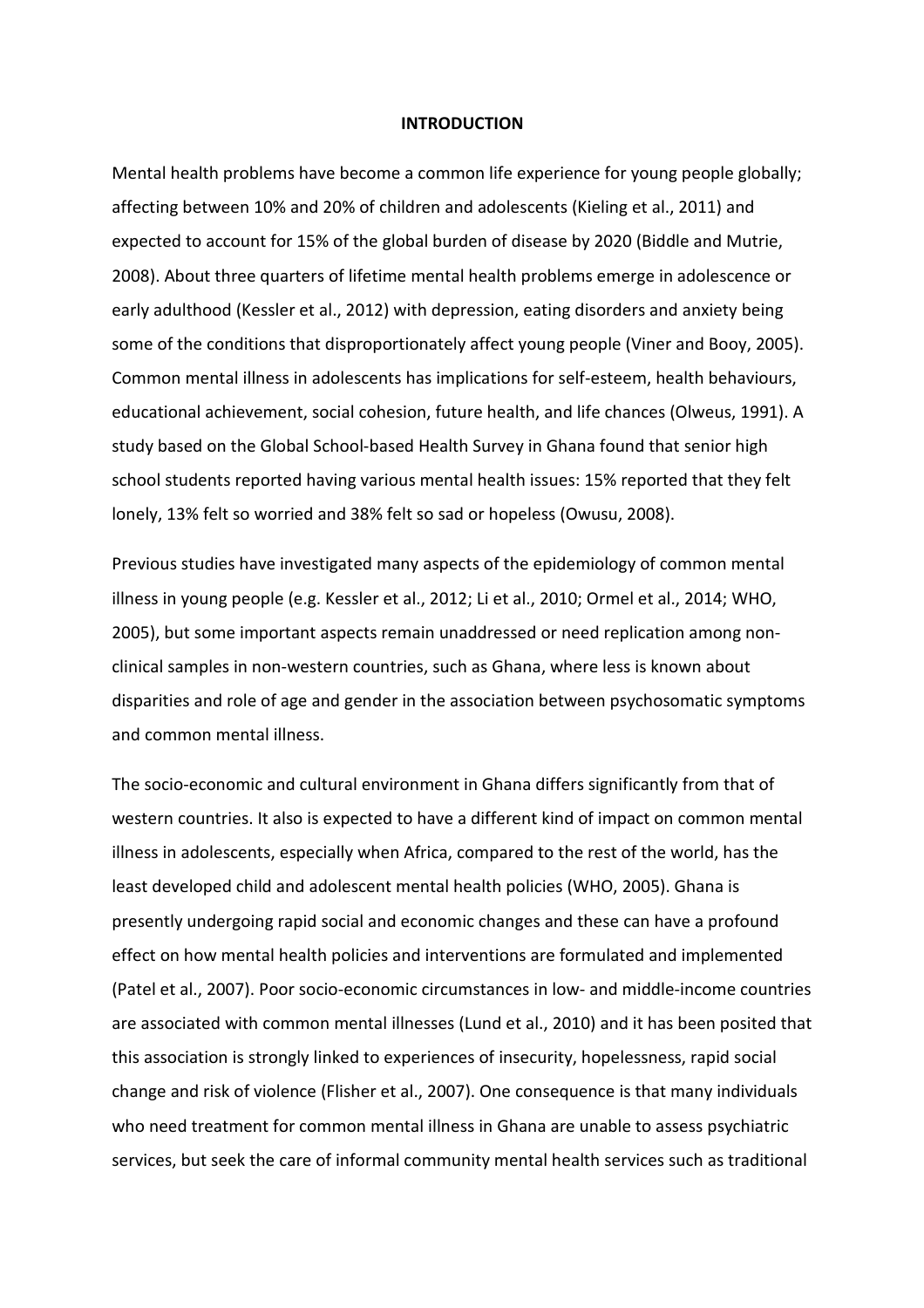and religious healers who offer a varying quality of service (Ofori-Atta et al., 2010). Accordingly, these socio-economic and cultural factors in Ghana are likely to differently shape the epidemiology of common mental illness among adolescents.

It is known that when physical complaints have no apparent medical basis they may be a reflection of nervousness in a social situation, a demanding school setting, family conflict, separation from parents, or other troubling circumstances (Gupta and Pérez-Edgar, 2011; Natvig et al. 2001). Conversely, common mental illness could be a precursor to some psychosomatic symptoms such as headaches (Powers et al., 2006), and is central in the aetiology of persistent fatigue (Viner et al., 2008). Social causation theories focus on the role of socio-economic circumstances (Hanson and Chen, 2007), but the experience of common mental illness could also be explained in relation to evolutionary theory framework when some physiological mechanism fails to perform a specific function it was designed to, and the failure of the mechanism causes the person real harm in the form of common mental illness (Wakefield, 1992).

For a long time, there was no validated measuring instrument for assessing the mental health of Ghanaian youth (Mutumba et al., 2014), until recently (Glozah and Pevalin, 2015). Also, only a few studies have examined the association between psychosomatic symptoms and common mental illness in adolescent samples in non-western settings (e.g. Owusu et al., 2011; Peltzer, 2002). Almost all adolescent mental health studies have been conducted in western settings and these studies have found strong associations between psychosomatic symptoms and common mental illness. For example, Svedberg et al. (2013) found that psychosomatic symptoms explained between 27% and 50% of the variance in health-related quality of life, which included measures of mental wellbeing. Psychosomatic symptoms in adolescence might be important signals of mental health problems and so should be taken seriously in school health and in general primary care, as psychosomatic problems in daily living can be both indicative and predictive of mental distress (Freyler et al., 2013; McBeth et al., 2002).

Several studies have found age and gender disparities in common mental illness and psychosomatic symptoms. An extensive number of studies have found that more females than males report common mental illness with the gender difference first appearing in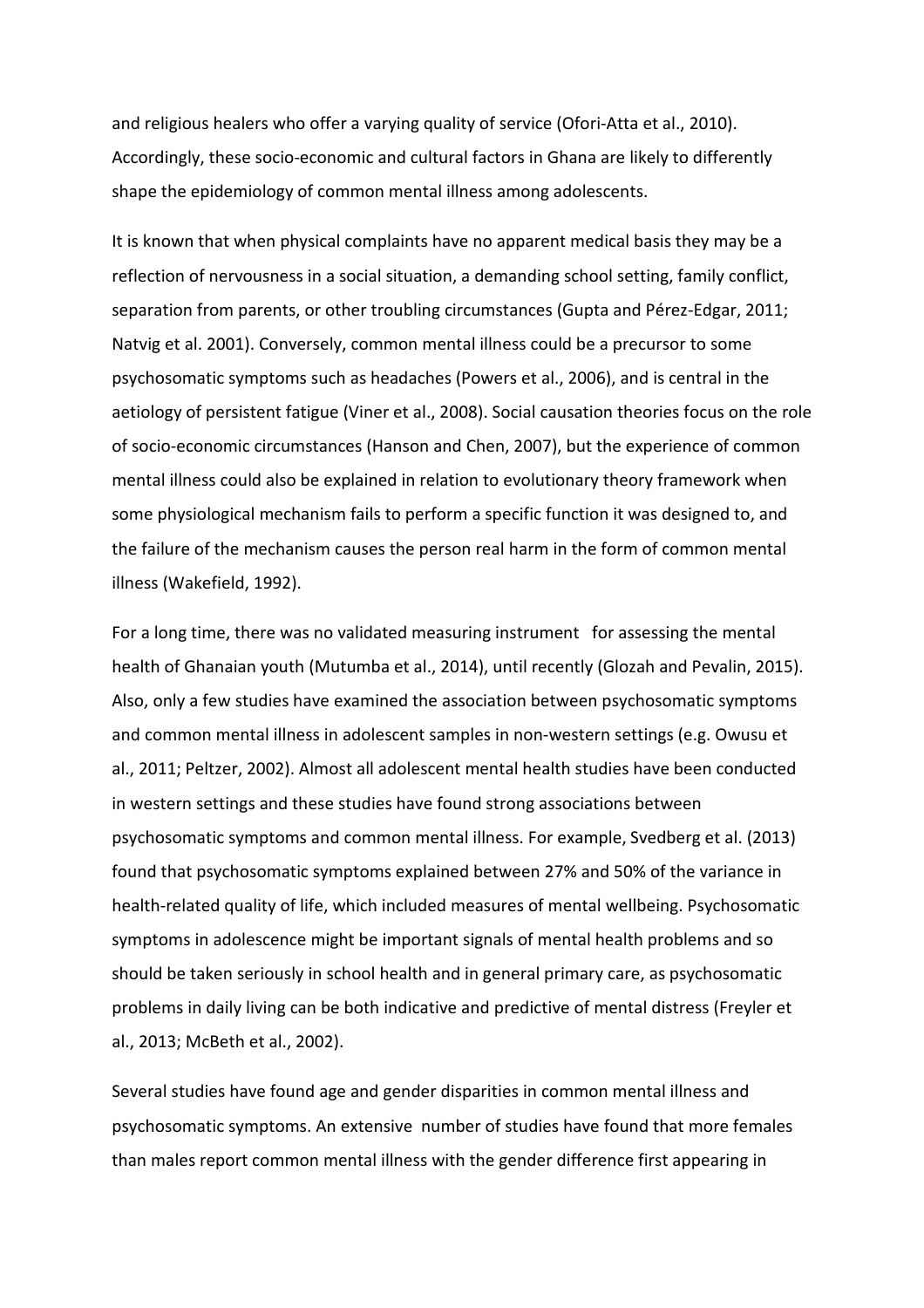adolescence (e.g. Farbstein et al., 2010; Svedberg et al., 2013; Wade et al., 2002) and psychosomatic symptoms (e.g. Svedberg et al., 2013; Wolbeek et al., 2006).

With respect to age differences, studies have generally found that older adolescents report more than younger adolescents on common mental illness (e.g. Kaplow and Widom, 2007; Poulin et al., 2004; Raoa et al., 2007) and psychosomatic symptoms (e.g. Brun et al., 2007; 2005; Viner et al., 2008).

Based on what is known, it is important to critically and periodically examine the epidemiology of common mental illness in adolescents to aid in the development of prevention and intervention strategies. The moderating role of age and gender in the association between psychosomatic symptoms and common mental illness has not previous been examined in Ghana. Therefore, the aims of this study are first to describe age and gender prevalence of psychosomatic symptoms and common mental illness and, second, to test if age and gender moderate the association between psychosomatic symptoms and common mental illness. Based on the findings of previous studies, it is expected that there will be age and gender differences in psychosomatic symptoms and common mental illness, whereby older adolescents and females report higher levels.

#### **METHODS**

#### *Participants*

Seven hundred and seventy second-year and third-year students were randomly selected from four public senior high schools in Accra, Ghana to participate in this cross-sectional study. A simple random sampling technique was used to select these schools from a list of all senior high schools in the Accra Metropolitan Assembly. The population of Accra comprises of people from different ethnic, tribal, and socio-economic backgrounds across Ghana, so public senior high school students share similar background characteristics as students in other public senior high schools across Ghana. First-year students could not participate because they had not reported to senior high schools at the time of data collection. The sample comprised of 266 females and 504 males between the ages of 14 to 21 (*M* = 16.86, *SD* = 1.01). There were students over 18 years old and still in senior high school and this may be as a result of not starting school at an early age, class repetition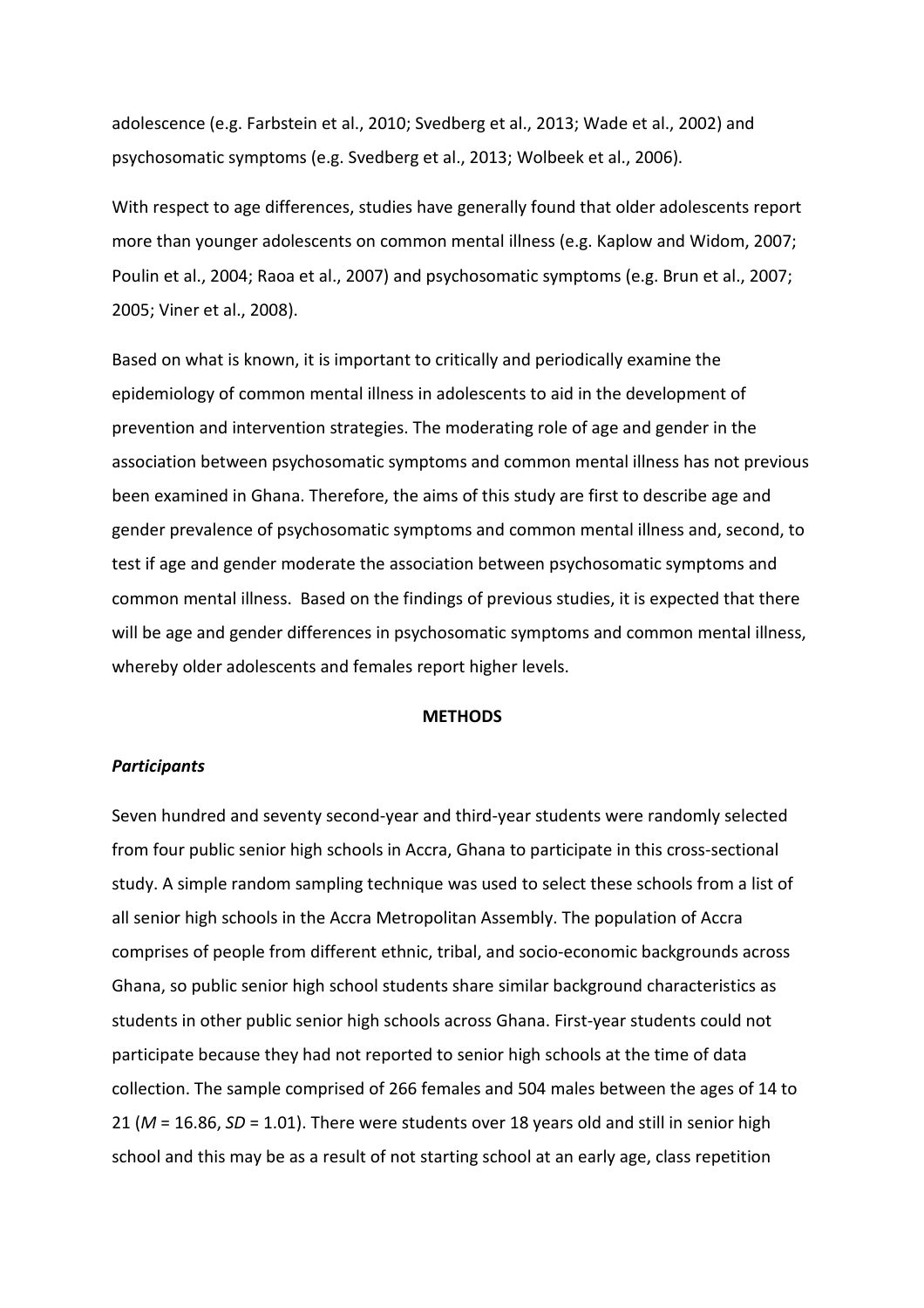because of poor academic performance, inability to pay school fees, and pregnancy leading to dropout and later re-entry. These issues have decreased over recent years due to improvement in living standards and reduction in poverty, which encourages parents to send their children to school at an early age.

#### *Procedure*

Participants were asked to sign a consent form and those below the age of 18 were also required to complete a parental consent form. Data collection was carried out when all schools were in session and questionnaire completion took place in the classrooms. In each school, classrooms were randomly selected from the list of all classrooms in the school, and on the days of data collection all students in any of the randomly selected classrooms with a completed consent form(s) and willing to participate was allowed to complete the questionnaire. There is no specifically nominated ethics committee responsible for research ethics clearance in senior high schools in Ghana so school authorities discuss issues about privacy, confidentiality, anonymity and harm to participants before permission is given for their students to participate. Formal ethical approval was obtained from the University of Essex, UK, after a written permission was given by school authorities in Ghana for their students to participate in the study.

#### *Measures*

*Psychosomatic health symptoms* were assessed by the School Success Profile – Physical Health (SSP-PH) (Bowen and Richman, 1995). The SSP-PH consists of eight items asking if students feel little or no energy, trouble going to sleep, dizziness, headaches, stomach aches, tiredness and other aches and pains. The response options were on a 5-point Likert scale and the total score ranges from  $8 - 40$  with higher scores indicating more psychosomatic symptoms. Cut-off values were generated with terciles based on the distribution of scores within this study, as indicated in Table 1. The SSP-PH is a wellestablished instrument with good internal consistency (Bowen and Richman, 2008). In this study the SSP-PH had an  $\alpha$  = 0.71.

*Common mental illness* was assessed by the 12-item General Health Questionnaire (GHQ-12) (Goldberg, 1972). The GHQ-12 is a well-established, self-administered screening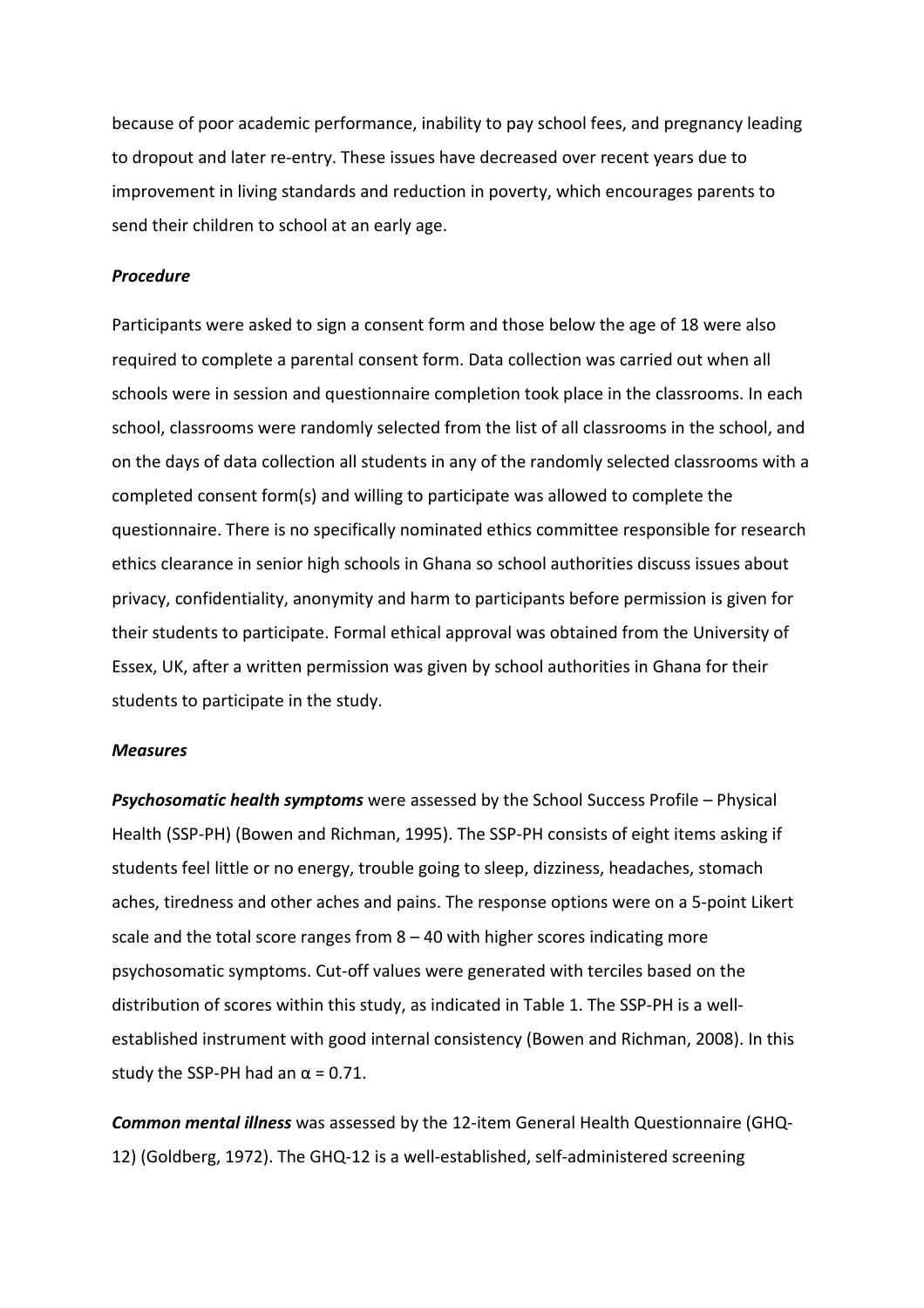instrument for identifying psychological distress in general population surveys. The response options were a 4-point Likert scale for each item and the Likert scale scoring method produces a more acceptable distribution of scores for parametric analysis. Total scores range from 12 to 48 with higher scores indicating more common mental illness. Cut-off values were generated with terciles based on the distribution of scores within this study, as indicated in Table 1. The  $\alpha$  for this study was 0.75.

*Parental education* was measured by adding together the highest education attained by parents or guardians. Educational level scored as: University master's degree (6), University bachelor's degree (5), Polytechnic (4), Teacher or nursing training college (3), Form four/secondary school (2), and No education (1). Accordingly, the scores ranged from 2 to 12 with higher scores indicating higher levels of parental education. The scores were then collapsed into three parental education categories; high - greater or equal to 10, average from 5 to 9 and low – less or equal to 4. The mean of the distribution was 6.34 and the standard deviation was 2.64. Age was dichotomised as younger (14-17) and older (18-21) based on the median age of the sample.

#### *Statistical Analysis*

Statistical analysis was conducted with IBM SPSS 22 software. Independent samples t-test was performed to examine gender and age differences in psychosomatic symptoms and common mental illness. When estimated, in G\*Power (Faul et al. 2009), the sample size required to research a statistical power of 95% and detect the smallest effect size of 0.02 was 652 participants. A one-way analysis of variance (ANOVA) was also performed to examine parental education differences in psychosomatic symptoms and common mental illness. The Bonferroni post hoc test was performed if there was a significant ANOVA result. A hierarchical multiple regression analysis was the main statistical procedure used to examine the moderating effects of age and gender on the association between psychosomatic symptoms and common mental illness. Moderation effects were examined with two-way interaction effects between gender \* psychosomatic symptoms and age \* psychosomatic symptoms. With statistical significance set at the 0.05 level, the predictor variables were included in blocks  $-$  (1) gender, age and parental education, (2) psychosomatic symptoms and (3) the two interaction terms.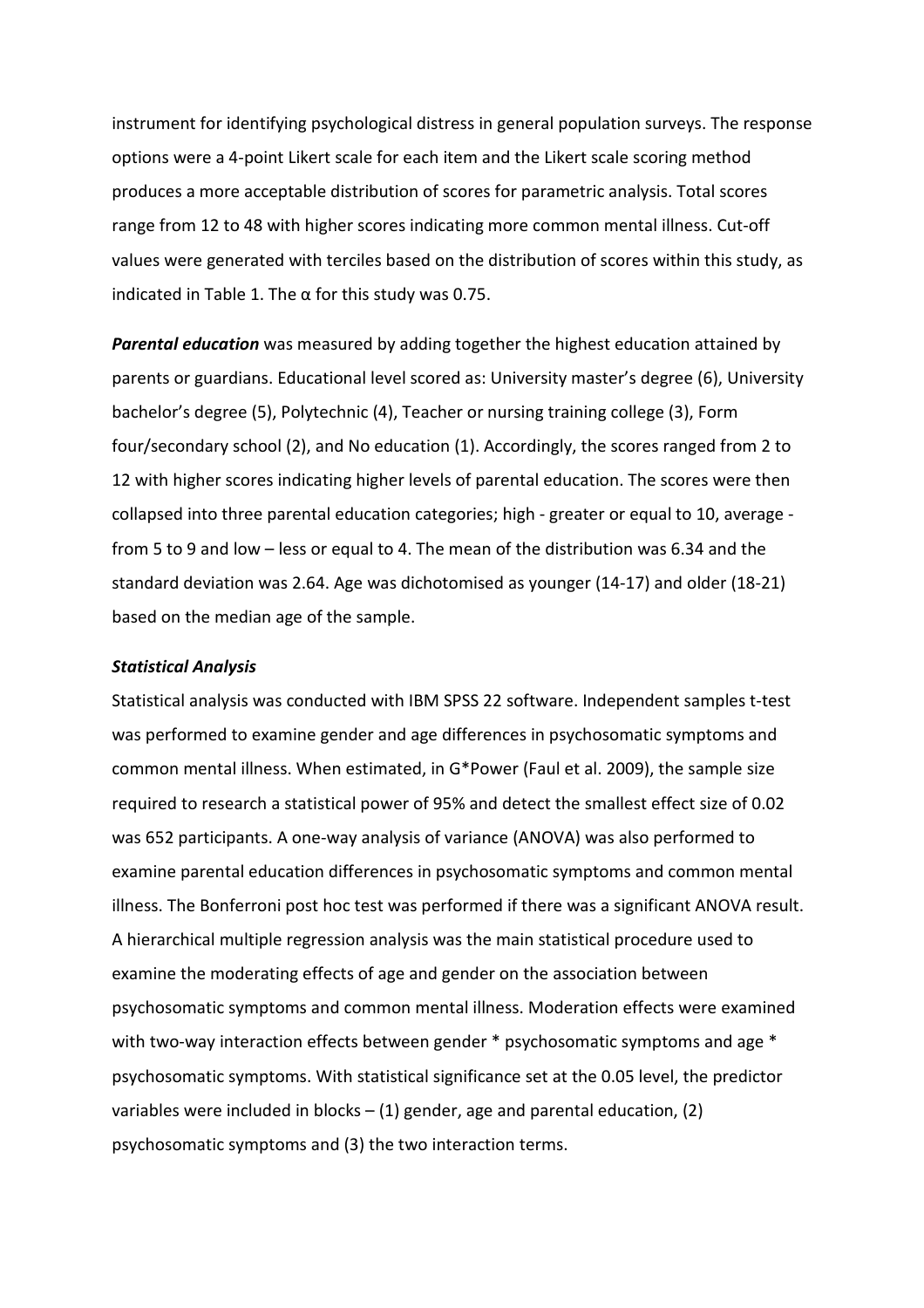#### **RESULTS**

## *Descriptive Statistics and Prevalence of Common Mental illness and Psychosomatic Symptoms*

The results indicate that 62% of the participants reported moderate to high common mental illness and about 60% reported moderate to high psychosomatic symptoms. Table 1 shows the descriptive statistics of key variables and prevalence of common mental illness and psychosomatic symptoms scores by age and gender.

## *Gender, Age and Parental Education differences in psychosomatic symptoms and common mental illness*

Table 2 presents the results of the independent-samples t-test and one-way ANOVA showing gender, age and parental education differences in psychosomatic symptoms and common mental illness. Results of the t-test show that males reported significantly higher scores on psychosomatic symptoms and common mental illness. The difference by age in psychosomatic symptoms was not statistically significant, while younger adolescents reported significantly higher common mental illness scores than older adolescents. Also, one-way ANOVA results show that there were significant differences by parental education in psychosomatic symptoms, but not for common mental illness. The Bonferroni post hoc test for differences in psychosomatic symptoms indicated a significant negative difference between high parental education and low parental education only (*p* < 0.05).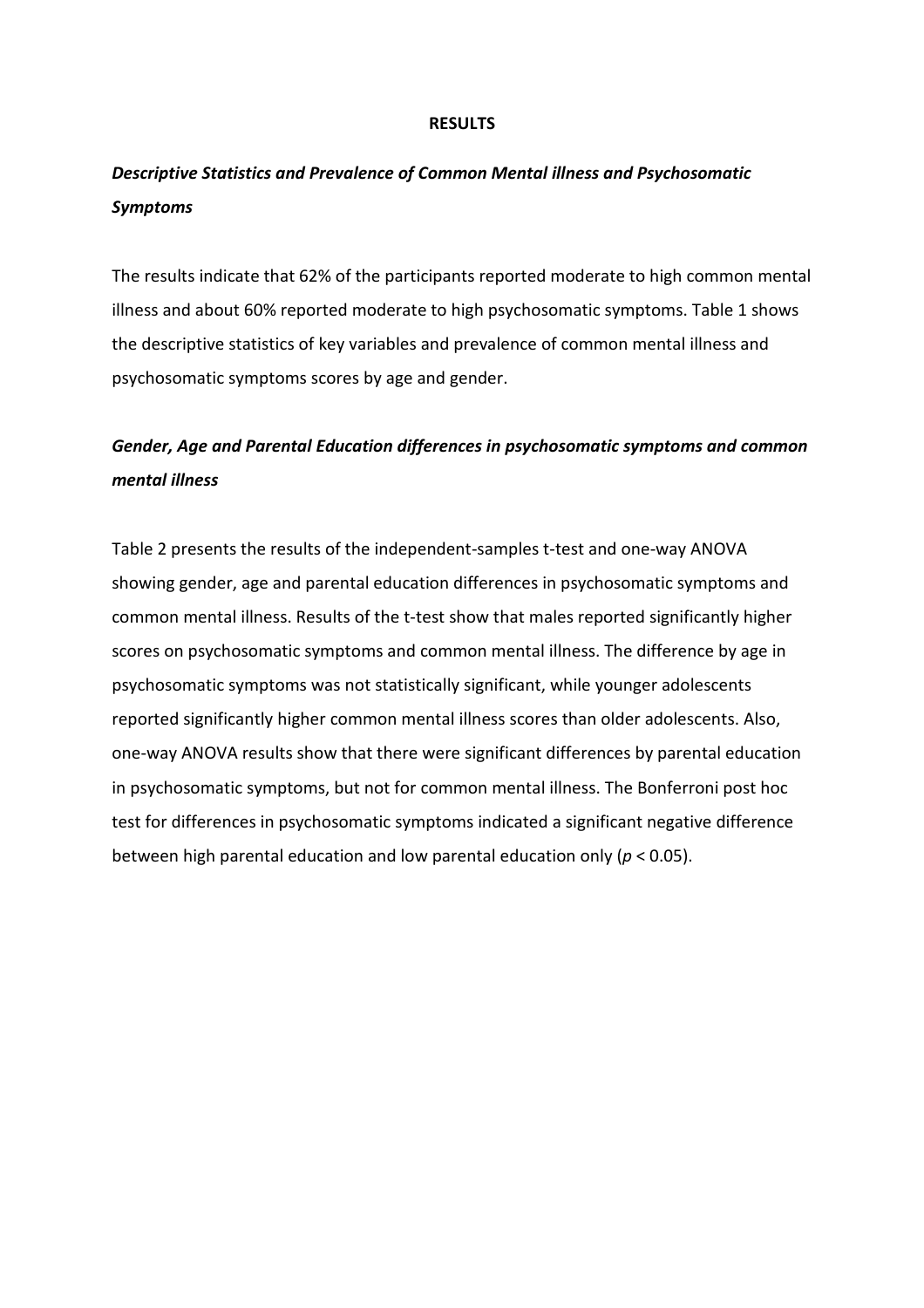|                           |                             | Gender     |            |            |                      | Age       |            | Range    | M          | <b>SD</b> |
|---------------------------|-----------------------------|------------|------------|------------|----------------------|-----------|------------|----------|------------|-----------|
|                           |                             | Male       | Female     | Total      | Younger              | Older     | Total      |          |            |           |
|                           | <b>Category Splits</b>      | N(%)       | N(%)       | N (%)      | N (%)                | N(%)      | N(%)       |          |            |           |
| Common<br>Mental Illness  | Low (12-34)                 | 157 (33.6) | 109 (46.8) | 266 (38.0) | 187 (34.8) 79 (49.1) |           | 266 (38.1) |          | 35.97 5.57 |           |
|                           | Moderate (35-39) 152 (32.5) |            | 78 (33.5)  | 230 (32.9) | 182 (33.8) 47 (29.2) |           | 229 (32.8) | 12-48    |            |           |
|                           | High (40-48)                | 158 (33.8) | 46 (19.7)  | 204(29.1)  | 169 (31.4) 35 (21.7) |           | 204 (29.2) |          |            |           |
|                           | Total                       | 467 (100)  | 233 (100)  | 700 (100)  | 538 (100)            | 161 (100) | 699 (100)  |          |            |           |
|                           |                             |            |            |            |                      |           |            |          |            |           |
| Psychosomatic<br>Symptoms | Low (8-29)                  | 167 (34.4) | 135(52.1)  | 302 (40.6) | 240 (41.4) 62 (38.0) |           | 302 (40.6) |          |            |           |
|                           | Moderate (30-33)            | 151 (31.1) | 86 (33.2)  | 237 (31.9) | 176 (30.3) 61 (37.4) |           | 237 (31.9) | $8 - 40$ | 30.48 4.69 |           |
|                           | High (34-40)                | 167 (34.4) | 38 (14.7)  | 205 (27.6) | 164 (28.3) 40 (24.5) |           | 204 (27.5) |          |            |           |
|                           | Total                       | 485 (100)  | 259 (100)  | 744 (100)  | 580 (100)            | 163 (100) | 743 (100)  |          |            |           |

Table 1. Descriptive statistics and prevalence of common mental illness and psychosomatic symptoms (N = 770).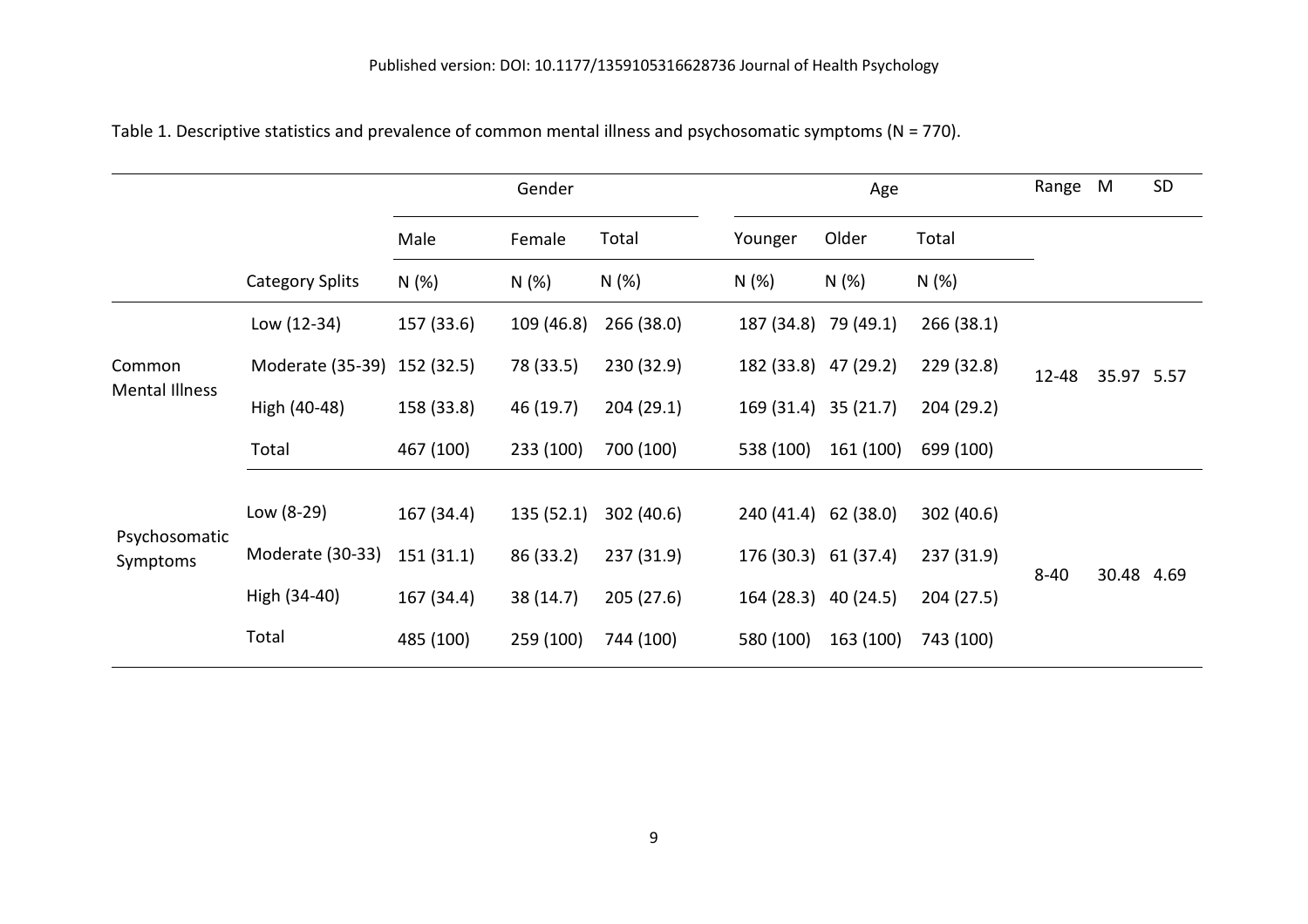|                  |         | Psychosomatic Symptoms |       |       |            |                |         | Common mental illness |       |      |                  |                |            |  |
|------------------|---------|------------------------|-------|-------|------------|----------------|---------|-----------------------|-------|------|------------------|----------------|------------|--|
|                  |         | $\mathsf{N}$           | M     | SD    | t          | df             | p       | $\mathsf{N}$          | M     | SD   | $\boldsymbol{t}$ | df             | р          |  |
| Gender           |         |                        |       |       |            |                |         |                       |       |      |                  |                |            |  |
| Male             |         | 485                    | 31.30 | 4.47  |            |                |         | 467                   | 36.63 | 5.42 |                  |                |            |  |
|                  | Female  | 259                    | 28.94 | 4.70  | 6.74       | 742            | < 0.001 | 233                   | 34.64 | 5.63 | 4.52             | 698            | < 0.001    |  |
| Age              |         |                        |       |       |            |                |         |                       |       |      |                  |                |            |  |
|                  | Younger | 580                    | 30.45 | 4.75  |            |                |         | 538                   | 36.34 | 5.50 |                  |                |            |  |
|                  | Older   | 163                    | 30.55 | 4.47  | $-0.25$    | 741            | > 0.05  | 161                   | 34.71 | 5.63 | 3.27             | 697            | ${}< 0.01$ |  |
| Parental         |         |                        |       |       |            |                |         |                       |       |      |                  |                |            |  |
| <b>Education</b> |         |                        |       |       | $\sqrt{ }$ | df             | p       |                       |       |      | $\sqrt{ }$       | df             | p          |  |
| High             |         | 111                    | 29.59 | 4.959 |            |                |         | 104                   | 35.27 | 6.40 |                  |                |            |  |
|                  | Average | 365                    | 30.42 | 4.517 | 3.31       | $\overline{2}$ | < 0.05  | 340                   | 36.13 | 5.29 | 0.99             | $\overline{2}$ | > 0.05     |  |
| low              |         | 266                    | 30.94 | 4.772 |            |                |         | 254                   | 36.07 | 5.57 |                  |                |            |  |

Table 2. Gender, age and parental education differences in psychosomatic health symptoms and common mental illness.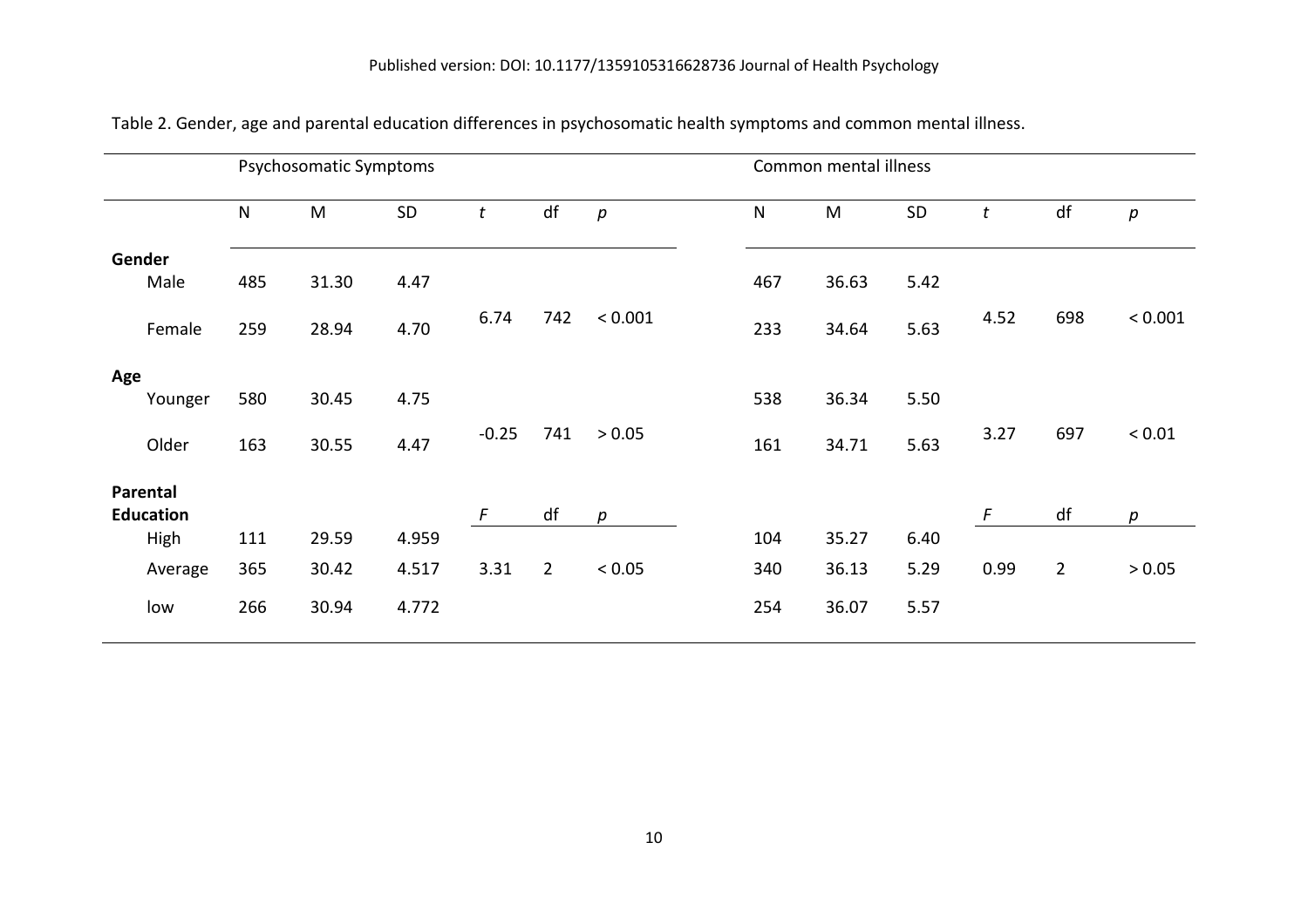# *The moderating effects of age and gender in the relationship between psychosomatic health symptoms and common mental illness*

Hierarchical multiple regression was performed to investigate the ability of psychosomatic symptoms to predict common mental illness, after controlling for age, gender and parental education. With the exception of the correlation coefficient between psychosomatic symptoms and common mental illness (*r* = 0.41, *p* < 0.01), all other correlations were weak, indicating that multi-collinearity was unlikely to be a problem in the regression analysis (Tabachnick and Fidell, 2007).

In Step 1 of hierarchical multiple regression, three predictors were entered: age, gender, and parental education. This model was statistically significant and explained 6 % of variance in common mental illness. After entry of psychosomatic symptoms at Step 2 (which was highly significant), the total variance explained by the model was 20%. In the final Step, the two interaction terms were entered into the model but were not significant, indicating that the association between psychosomatic symptoms and common mental illness was not moderated by gender or age (Table 3).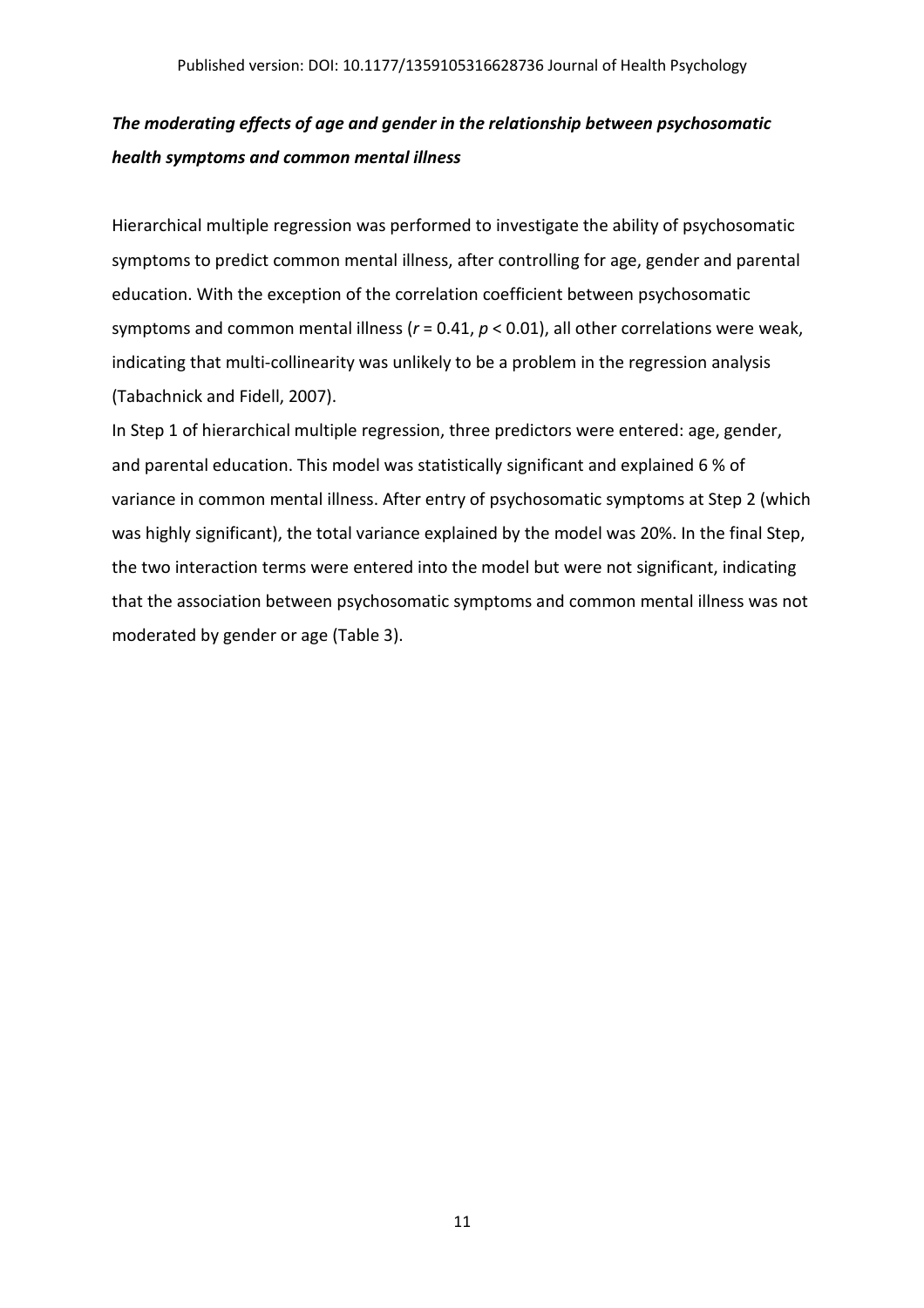|                                 | <b>Common Mental Illness</b> |                 |            |            |       |              |  |  |  |
|---------------------------------|------------------------------|-----------------|------------|------------|-------|--------------|--|--|--|
|                                 | B                            | SE <sub>B</sub> | β          | F          | $R^2$ | $\Delta R^2$ |  |  |  |
| Step 1                          |                              |                 |            |            |       |              |  |  |  |
| Constant                        | 41.03                        | 1.15            |            |            |       |              |  |  |  |
| Gender                          | $-2.38$                      | 0.45            | $-0.20***$ | 13.58***   | 0.06  | 0.06         |  |  |  |
| Age                             | $-2.29$                      | 0.52            | $-0.17***$ |            |       |              |  |  |  |
| <b>Parental Education</b>       | 0.42                         | 0.31            | 0.05       |            |       |              |  |  |  |
| Step 2                          |                              |                 |            |            |       |              |  |  |  |
| Constant                        | 25.84                        | 1.77            |            |            | 0.20  | 0.14         |  |  |  |
| Gender                          | $-1.25$                      | 0.43            | $-0.11**$  | $41.05***$ |       |              |  |  |  |
| Age                             | $-2.01$                      | 0.48            | $-0.15***$ |            |       |              |  |  |  |
| <b>Parental Education</b>       | 0.12                         | 0.29            | 0.02       |            |       |              |  |  |  |
| Psychosomatic Symptoms          | 0.46                         | 0.04            | $0.39***$  |            |       |              |  |  |  |
| Step 3                          |                              |                 |            |            |       |              |  |  |  |
| Constant                        | 26.47                        | 6.19            |            |            | 0.20  |              |  |  |  |
| Gender                          | $-1.15$                      | 0.43            | $-0.10**$  |            |       |              |  |  |  |
| Age                             | $-2.02$                      | 0.48            | $-0.15***$ |            |       |              |  |  |  |
| <b>Parental Education</b>       | 0.10                         | 0.29            | 0.01       | 28.11***   |       | 0.00         |  |  |  |
| Psychosomatic Symptoms          | 0.44                         | 0.20            | $0.37*$    |            |       |              |  |  |  |
| Psychosomatic Symptoms X Gender | 0.12                         | 0.09            | 0.15       |            |       |              |  |  |  |
| Psychosomatic Symptoms X Age    | $-0.12$                      | 0.11            | $-0.13$    |            |       |              |  |  |  |

Table 3. Hierarchical regression analysis results for predictor and outcome variables.

\* *p* < 0.05, \*\* *p* < 0.01, \*\*\* *p* < 0.001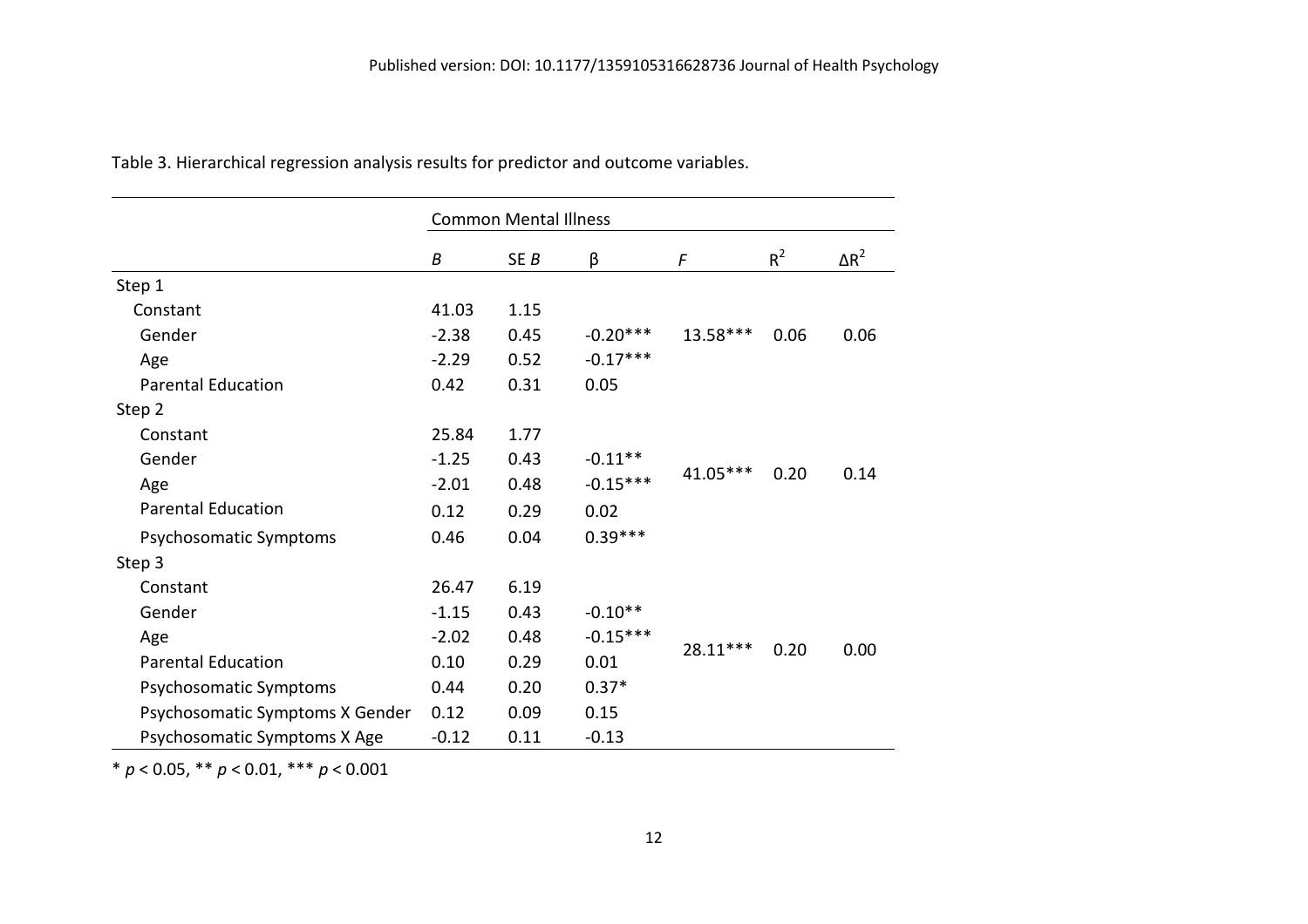### **Discussion**

This study investigated the role of age and gender in the association between psychosomatic symptoms and common mental illness in Ghanaian adolescents. The findings indicate that 62% of the participants reported moderate to high common mental illness and about 60% reported moderate to high psychosomatic symptoms, suggesting a high prevalence of these disorders in the present sample (Owusu, 2008). The common mental illness prevalence estimate in this study is almost twice as high as the prevalence rate in Israeli adolescents (Farbstein et al., 2010). It is also slightly higher than the prevalence rate of studies conducted in sub-Saharan Africa on child and adolescent mental health problems (Cortina et al., 2012). On the other hand, the psychosomatic symptoms prevalence estimate is also slightly higher than the estimate found in European children (Vanaelst et al., 2012) but there is practically no information on psychosomatic symptoms to compare with respect to adolescent samples in sub-Saharan Africa.

The results also show that males reported more psychosomatic symptoms and common mental illness than females. This runs contradictory to a number of previous studies that have investigated gender differences in psychosomatic symptoms and common mental illness in western samples. Females have generally been found to report more common mental illness (e.g. Farbstein et al., 2010; Svedberg et al., 2013; Wade et al., 2002) and psychosomatic symptoms (e.g. Svedberg et al., 2013; Wolbeek et al., 2006) than males, even though these findings were found using western samples. In Ghanaian adolescents, males may have reported more common mental illness because of social pressure, norms and expectations. Culturally, males are regarded as breadwinners and so are expected to work hard at home and also excel in school to enhance their job opportunities in future. This pressure may lead to the experience of more common mental illness.

Pubertal development could partly explain increased developmental challenges for girls and so are expected to report more common mental illnesses (Wichstrøm, 1999). For example, females from South Asian backgrounds dread the social consequences of disagreements and so are content with their present circumstances and are expected to change social situations gradually (Talbani and Hasanali, 2000), and are thus likely to report less common mental illnesses and psychosomatic symptoms compared to males. Also, males are more

13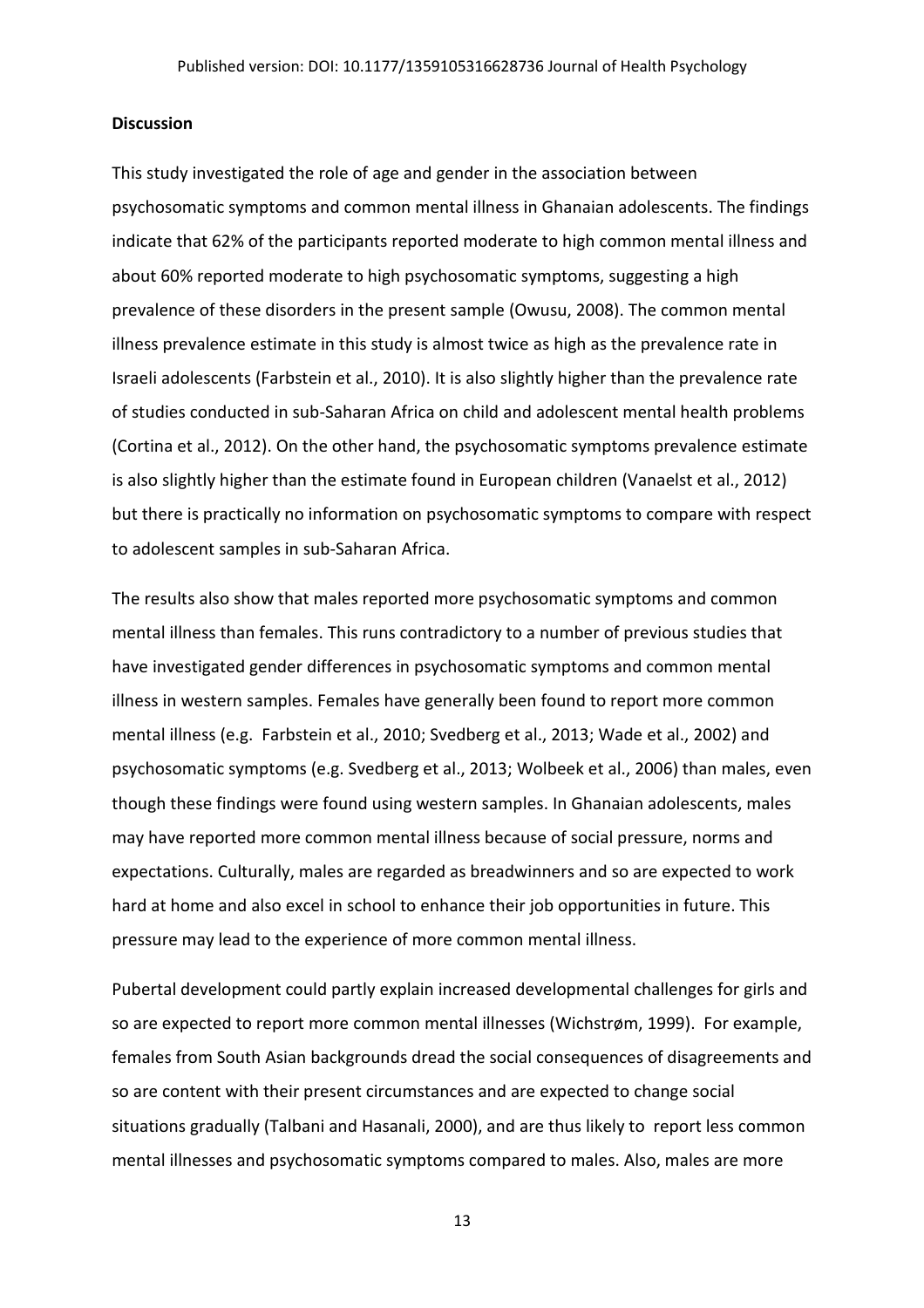likely to engage in risky health behaviours, such as excessive alcohol consumption, which may have comorbid mental health outcomes. Being male is significantly positively associated with delinquent and anti-authority behaviours (Kloep et al., 2009). Males may have reported more common mental illnesses and psychosomatic symptoms than females because of the apparent current socio-economic circumstances and pressure to achieve and succeed in Ghana. Moreover, males usually describe a need to succeed and show dominance in school and in groups and express feeling conflict between their school or work obligations and the need to spend time with friends and family (Watts and Borders, 2005). Under normal circumstances, these pressures to achieve do not go without experiencing one emotional problem or the other - common mental illness or psychosomatic complaints.

The results also showed that younger adolescents reported more common mental illness than older adolescents, but there were no age differences in psychosomatic symptoms. Previous studies have reported that older adolescents report more common mental illness than younger adolescents (e.g. Kaplow and Widom, 2007; Poulin et al., 2004; Raoa et al., 2007). The current study corroborates this and showed that older Ghanaian adolescents reported more psychosomatic symptoms than younger adolescents, but that this difference was not statistically significant.

Young people encounter a series of age-related and gender-specific challenges over the years as part of the process of human growth and development. For instance, during early adolescence, movement towards independence is characterised by struggle with sense of identity, moodiness, and more likely to express feelings by action than by words, while movement towards independence during late adolescences is characterised by firmer identity, ability to delay gratification, ability to think ideas through and ability to express ideas in words (Rice and Dolgin, 2002).

Findings of this study also indicated that psychosomatic symptoms had a significant positive association with common mental illness, controlling for age, gender and parental education – age and gender did not moderate this effect. This implies that, for instance, although males reported more common mental illness, this is not necessarily so as a result of the psychosomatic symptoms they experience as males, but it may be due to several other factors not considered in this particular study such as the quality and quantity of social

14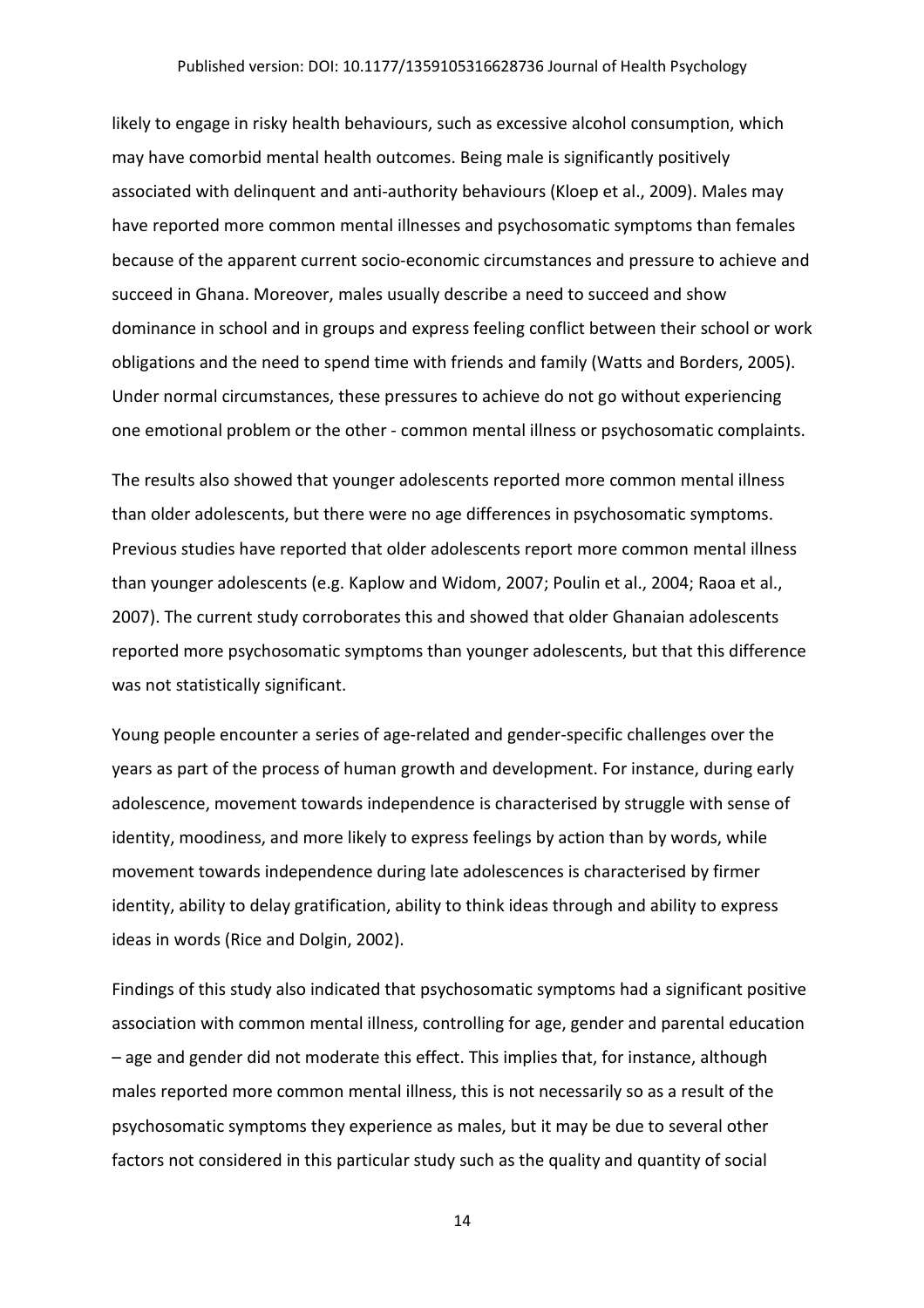support they perceive or receive as males. Similarly, younger youth reported more common mental illness but this is not necessarily as a result of the psychosomatic symptoms they complain about at their age. Also, this suggests that although young people may attribute their current common mental health problems to a multiplicity of factors, psychosomatic symptoms play a crucial role. These may have been precipitated by social factors such as poverty or some physiological mechanism that fails to perform the specific function it was designed to perform and the failure of the mechanism causes the young person real harm in the form of common mental illness (Wakefield, 1992).

The relatively high prevalence and the fact that psychosomatic symptoms have a strong association with common mental illness suggests that more attention needs to be allocated for younger and male adolescents, for example, to have sufficient and adequate time to sleep. An extensive amount of evidence suggest that inadequate sleep quality and quantity are causally linked to sleepiness, compromised emotional information processing, inattention, and probably other cognitive and behavioural deficits that impact daytime functioning, with potential implications for long-term development (Jarrin et al., 2014; Soffer-Dudek et al., 2011). A recent study conducted with Ghanaian adolescents found that 49% of boys and 61% of girls had inadequate sleep and this was essentially due to a number of factors including daytime tiredness (Doku et al., 2013). Consequently, adolescents should be educated or informed about the importance and benefits of adequate sleep and the right times to sleep. Lifting restraints and burdensome tasks by parents and teachers should also be encouraged to help young people to get more time to sleep well, as inadequate sleep underlie the emergence of several psychosomatic symptoms and common mental illnesses.

This study is not without limitations. First, the data were collected from only second-year and third-year students, this potentially restricts the ability to generalise the findings to much younger adolescent samples. Second, there was a lack of information regarding the participants' psychosomatic complaints prior to the study, which might have inflated the experience of somatic feelings that reflect somatic symptoms. However, as this was a nonclinical sample and participation was voluntary, it is assumed that no participant was suffering from severe psychosomatic symptoms prior to the study. Third, the use of selfreport measures suggests that participants' responses may have been biased as self-report data are usually susceptible to personal biases and distorted recall. Finally, psychosomatic

15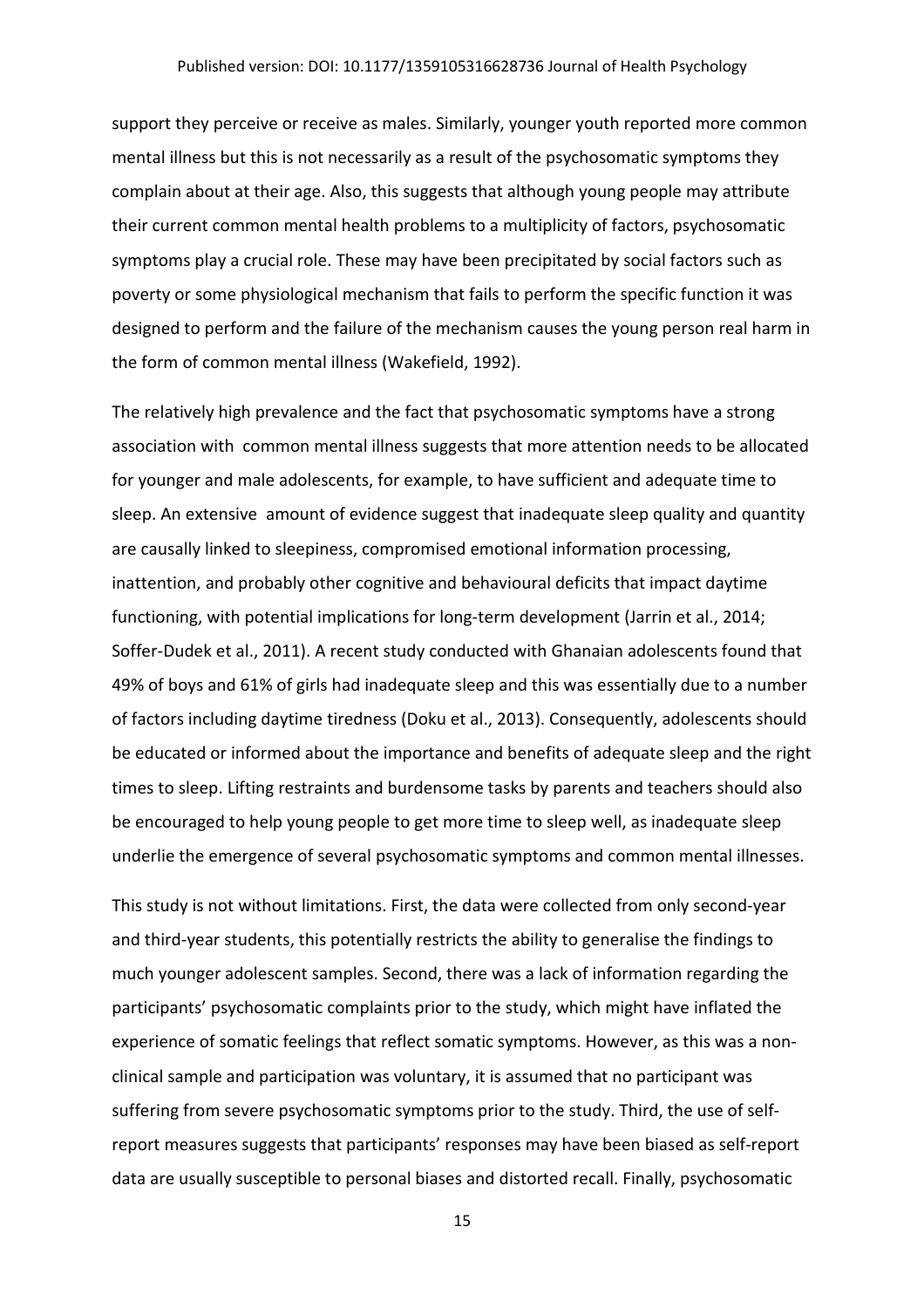symptoms are believed to have some genetic/familial predispositions (Karvonen et al., 2006), but this study was unable to consider this factor due to time constraints.

## **Conclusion**

Overall, there is a paucity of studies on the role of age and gender in the association between psychosomatic symptoms and common mental illness in Ghanaian youth, and more widely, African youth. This study was unique as it identified the role of age and gender in the effects of psychosomatic symptoms on common mental illness among Ghanaian adolescents. Although there were significant age and gender differences in psychosomatic symptoms and common mental illness, being male or female and younger or older did not moderate the association between psychosomatic symptoms and common mental illness. Thus, this study highlights the fact that psychosomatic symptoms are prevalent and are highly associated with common mental illness in Ghanaian adolescents.

### **Conflict of interests**

No conflicting interests

## **References**

- Biddle SJH, Mutrie N (2008) *Psychology of Physical Activity: Determinants, Well-being and Interventions* (2<sup>nd</sup> Ed.). London: Routledge.
- Bowen GL and Richman JM (1995) *The School Success Profile.* Chapel Hill, NC: School of Social Work, University of North Carolina at Chapel Hill.
- Bowen GL and Richman JM (2008) *The School Success Profile.* Chapel Hill, NC: School of Social Work, University of North Carolina at Chapel Hill.
- Brun GM, Saartok T and Engstrom LT (2007) Prevalence and co-occurrence of self-rated pain and perceived health in school-children: age and gender differences. *European Journal of Pain* 11:171-180.
- Cortina MA, Sodha A, Fazel M, Ramchandani PG et al. (2012) Prevalence of Child Mental Health Problems in Sub-Saharan Africa: A Systematic Review. *Archives of Pediatrics & Adolescent Medicine 166*(3): 276-281.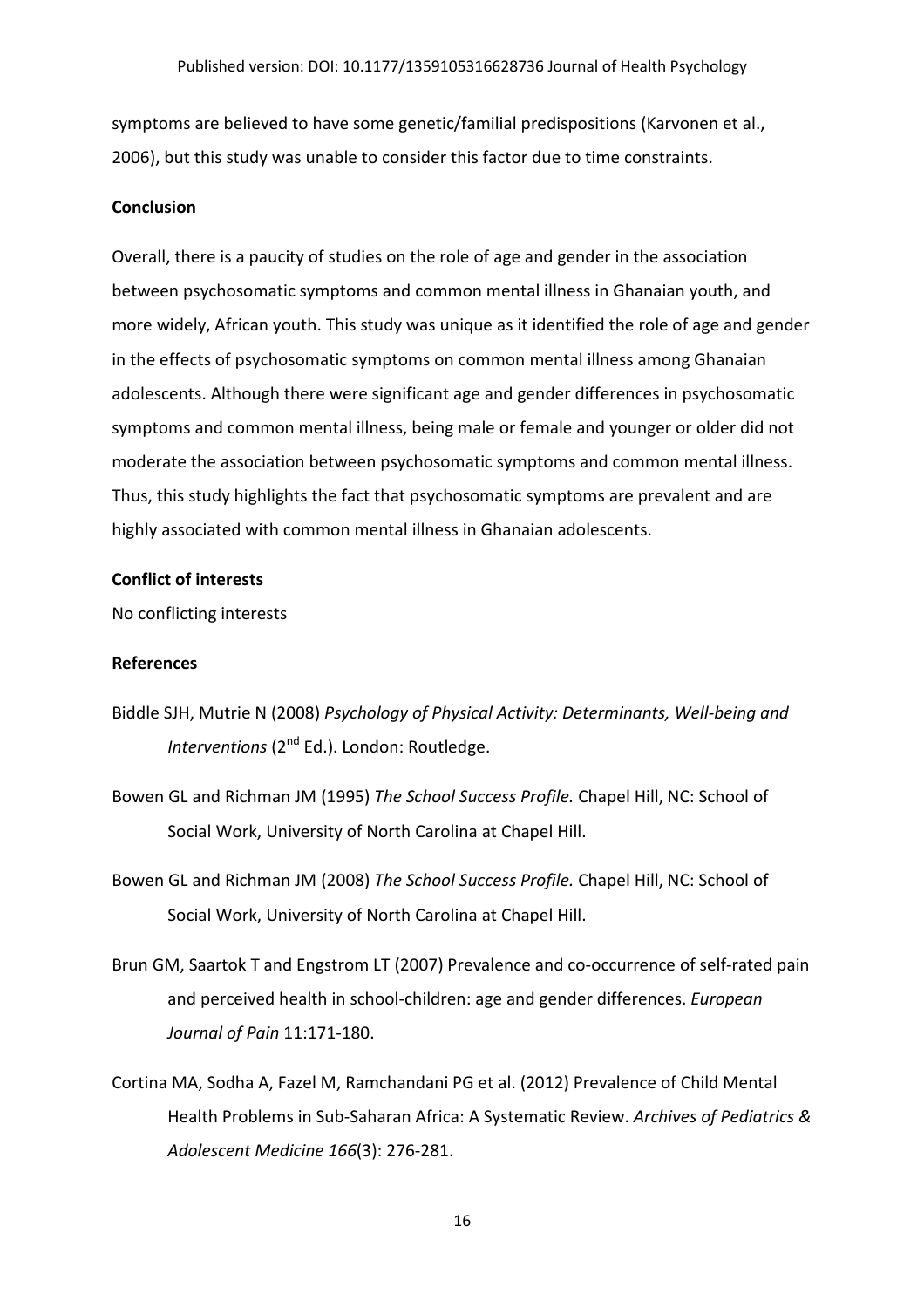- Doku D, Koivusilta L, and Rimpelä A (2013) Sleep and its association with socioeconomic status, health, and risky behaviors among Ghanaian school children. *Journal of Research on Adolescence 23*(4): 706-715.
- Farbstein I, Mansbach-Kleinfeld I, Levinson D et al. (2010) Prevalence and correlates of mental disorders in Israeli adolescents: results from a national mental health survey. *Journal of Child Psychology and Psychiatry* 51(5): 630-639.
- Faul F, Erdfelder E, Buchner A, and Lang A-G (2009) Statistical power analyses using G\*Power 3.1: Tests for correlation and regression analyses. *Behavior Research Methods* 41: 1149-1160.
- Flisher AJ, Lund C, Funk M et al. (2007) Mental health policy development and implementation in four African countries. *Journal of Health Psychology 12*: 505-516.
- Freyler A, Kőhegyi Z, Köteles F et al. (2013) Modern health worries, subjective somatic symptoms, somatosensory amplification, and health anxiety in adolescents. *Journal of Health Psychology 18*(6): 773-781.
- Glozah FN and Pevalin DJ (2015) Factor structure and psychometric properties of the General Health Questionnaire (GHQ-12) among Ghanaian adolescents. *Journal of Child and Adolescent Mental Health 27*(1): 53-57.
- Goldberg DP (1972) *The Detection of Psychiatric Illness by Questionnaire*. Oxford: Oxford University Press.
- Gupta D and Pérez-Edgar K (2011) The role of temperament in somatic complaints among young female adults. *Journal of Health Psychology* 17(1): 26-35.
- Hanson MD and Chen E (2007) Socio-economic status and substance use behaviours in adolescents: The role of family resources versus family social status. *Journal of Health Psychology* 12(1): 32-35.
- Jarrin DC, McGrath JJ, Quon EC (2014) Objective and subjective socioeconomic gradients exist for sleep in children and adolescents. *Health Psychology* 33(3): 301-305.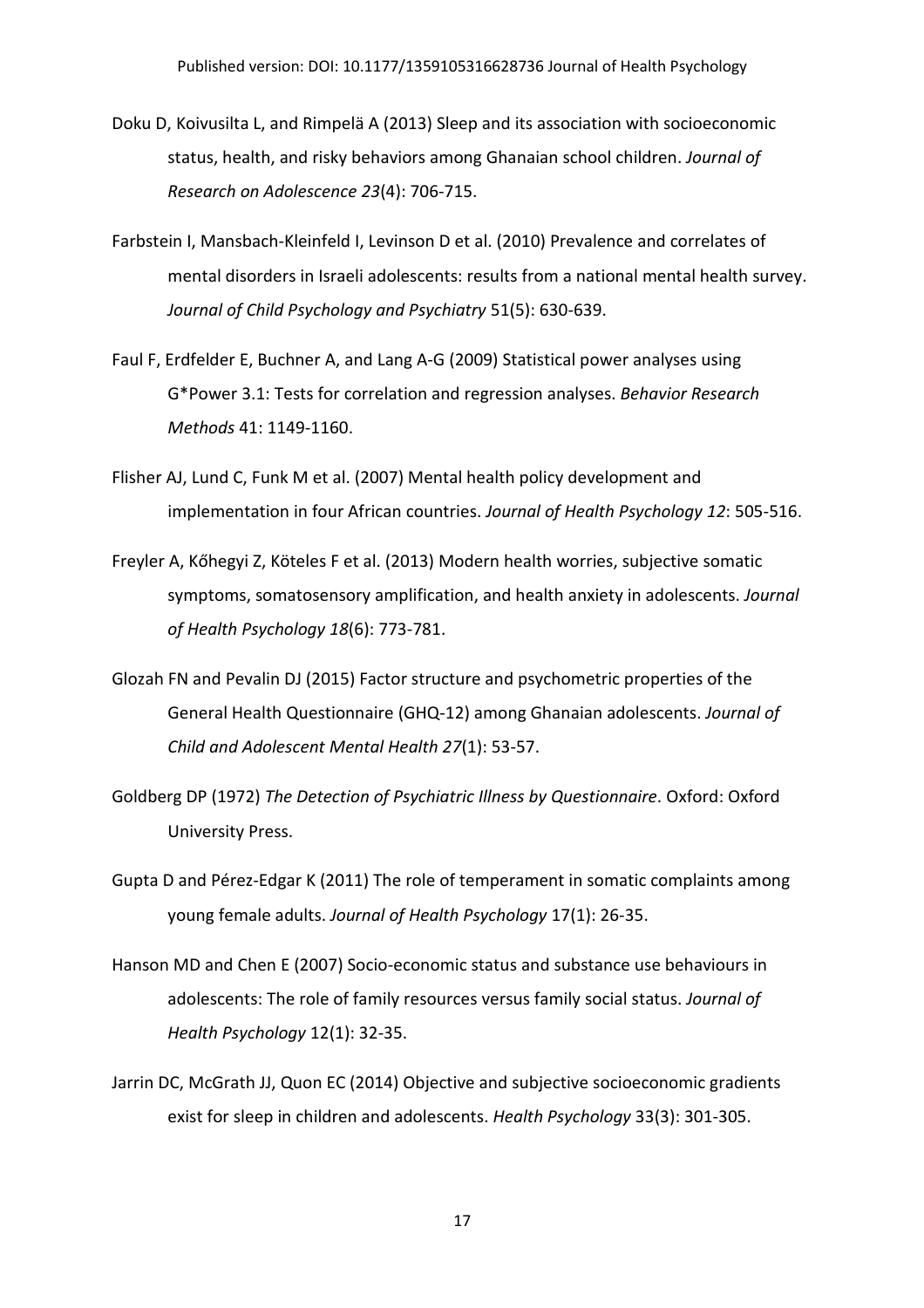- Kaplow JB and Widom CS (2007) Age of onset of child maltreatment predicts long-term mental health outcomes. *Journal of Abnormal Psychology* 116(1): 176-187.
- Karvonen JT, Veijola J, Kantojarvi L et al. (2006) Temperament profiles and somatization: an epidemiological study of young adult people. *Journal of Psychosomatic Research* 61(6): 841-846.
- Kessler RC, Avenevoli S, Costello EJ et al. (2012) Prevalence, persistence, and socio demographic correlates of DSM-IV disorders in the National Comorbidity Survey Replication Adolescent Supplement. *Archives of General Psychiatry* 69: 372-380.
- Kieling C, Baker-Henningham H, Belfer M et al. (2011) Child and adolescent mental health worldwide: evidence for action. *Lancet* 378: 1515-1525.
- Kloep M, Guney N, Cok F, et al. (2009) Motives for risk taking in adolescence: A crosscultural study. *Journal of Adolescence* 32: 135-151.
- Li HCW, Chan SLP, Chung OKY et al. (2010) Relationships among Mental Health, Self-esteem and Physical Health in Chinese Adolescents: An exploratory study. *Journal of Health Psychology* 15(1): 96-106.
- Lund C, Breen A, Flisher AJ et al. (2010) Poverty and common mental disorders in low and middle income countries: A systematic review. *Social Science & Medicine* 71: 517- 528.
- McBeth J, Macfarlane GJ and Silman AJ (2002) Does chronic pain predict future psychological distress? *Pain* 96(3): 239-245.
- Natvig GK, Albrektsen G, Qvarnstrøm U (2001) Psychosomatic Symptoms among Victims of School Bullying. *Journal of Health Psychology* 6(4): 365-377.
- Ofori-Atta A, Read UM and Lund C (2010) A situation analysis of mental health services and legislation in Ghana: challenges for transformation. *African Journal of Psychiatry* 13: 99-108.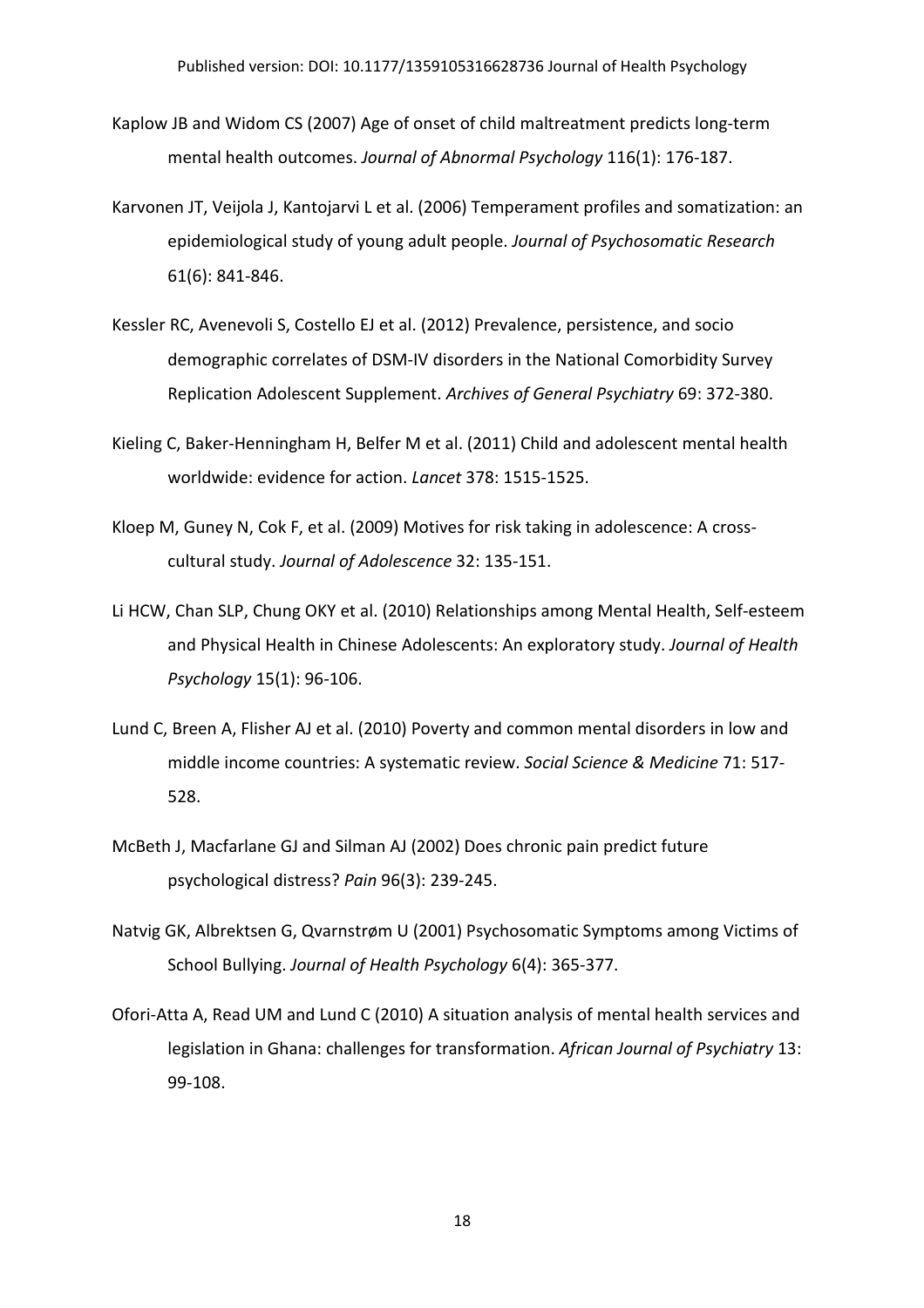- Ormel J, Raven D, van Oort F et al. (2014) Mental health in Dutch adolescents: a TRAILS report on prevalence, severity, age of onset, continuity and co-morbidity of DSM disorders. *Psychological Medicine* 20:1-16.
- Owusu A (2008) 'Global School-based Student Health Survey (GSHS): Ghana Report', (Murfreesboro, TN: Middle Tennessee State University, Ghana Education Service, and the World Health Organization).
- Owusu A, Hart P, Oliver B et al. (2011) The Association Between Bullying and Psychological Health Among Senior High School Students in Ghana, West Africa. *Journal of School Health* 81(5): 231-238.
- Patel V, Flisher AJ, Hetrick S et al. (2007) Mental health of young people: a global publichealth Challenge. *Lancet* 369: 1302-1313.
- Peltzer K (2002) Brain fag symptoms among black South African university students. *Southern African Journal of Child and Adolescent Mental Health* 14(2): 115-122
- Poulin C, Hand D, Boudreau B et al. (2004) Gender differences in the association between substance use and elevated depressive symptoms in a general adolescent population. *Addiction* 100: 525-535.
- Powers SW, Gilman DK and Hershey AD (2006) Headache and Psychological Functioning in Children and Adolescents. *Headache* 46: 1404-1415.
- Rao PA, Beidel DC, Turner SM et al. (2007) Social anxiety disorder in childhood and adolescence: Descriptive psychopathology. *Behaviour Research and Therapy* 45: 1181-1191.
- Rice P and Dolgin K (2002) *Adolescents in Theoretical Context from The Adolescent: Development, Relationships and Culture, (10th ed)*. Boston: Allyn and Bacon.
- Soffer-Dudek N, Sadeh A, Dahl RE et al. (2011) Poor sleep quality predicts deficient emotion information processing over time in early adolescence. *Sleep* 34(11): 1499-1508.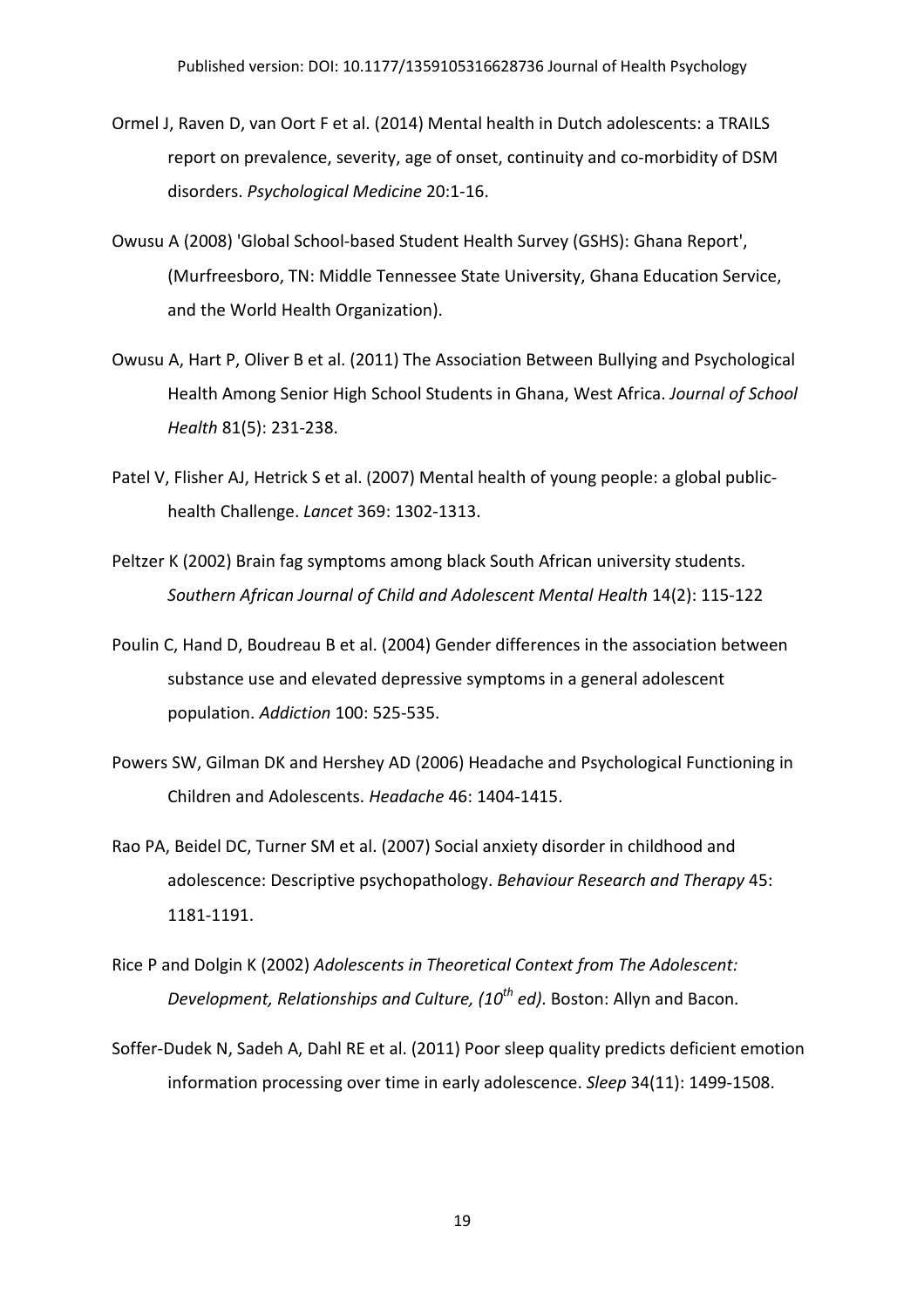- Svedberg P, Eriksson M and Boman E (2013) Associations between scores of psychosomatic health symptoms and health-related quality of life in children and adolescents. *Health and Quality of Life Outcomes* 11: 176.
- Tabachnik BG and Fidell LS (2007) *Using multivariate statistics (5th ed).* USA: Pearson Education Inc.
- Talbani A and Hasanali P (2000) Adolescent females between tradition and modernity: gender role socialization in South Asian immigrant culture. *Journal of Adolescence* 23(5): 615-627.
- Vanaelst B, De Vriendt T, Ahrens W, et al. (2012) Prevalence of psychosomatic and emotional symptoms in European school-aged children and its relationship with childhood adversities: results from the IDEFICS study. *European Child and Adolescent Psychiatry* 21: 253-265.
- Viner RM and Booy R (2005) Epidemiology of health and illness. *British Medical Journal* 330: 411-414.
- Viner RM, Clark C, Taylor SJC et al. (2008) Longitudinal Risk Factors for Persistent Fatigue in Adolescents. *Archives of Paediatrics and Adolescent Medicine* 162(5): 469-475.
- Wade TJ, Cairney J and Pevalin DJ (2002) The Emergence of Gender Differences in Depression during Adolescence: National Panel Results from Three Countries. *Journal of the American Academy of Child and Adolescent Psychiatry* 41(2): 190-198.
- Watts RH Jr and Borders LD (2005) Boys' perceptions of the male role: Understanding gender role conflict in adolescent males. *Journal of Men's Studies 13*: 267-280.
- Wakefield JC (1992) The Concept of Mental Disorder: On the Boundary Between Biological Facts and Social Values. *American Psychologist 47*(3): 373-388.
- WHO (2005) Atlas: child & adolescent mental health resources. Geneva: Switzerland: Author.